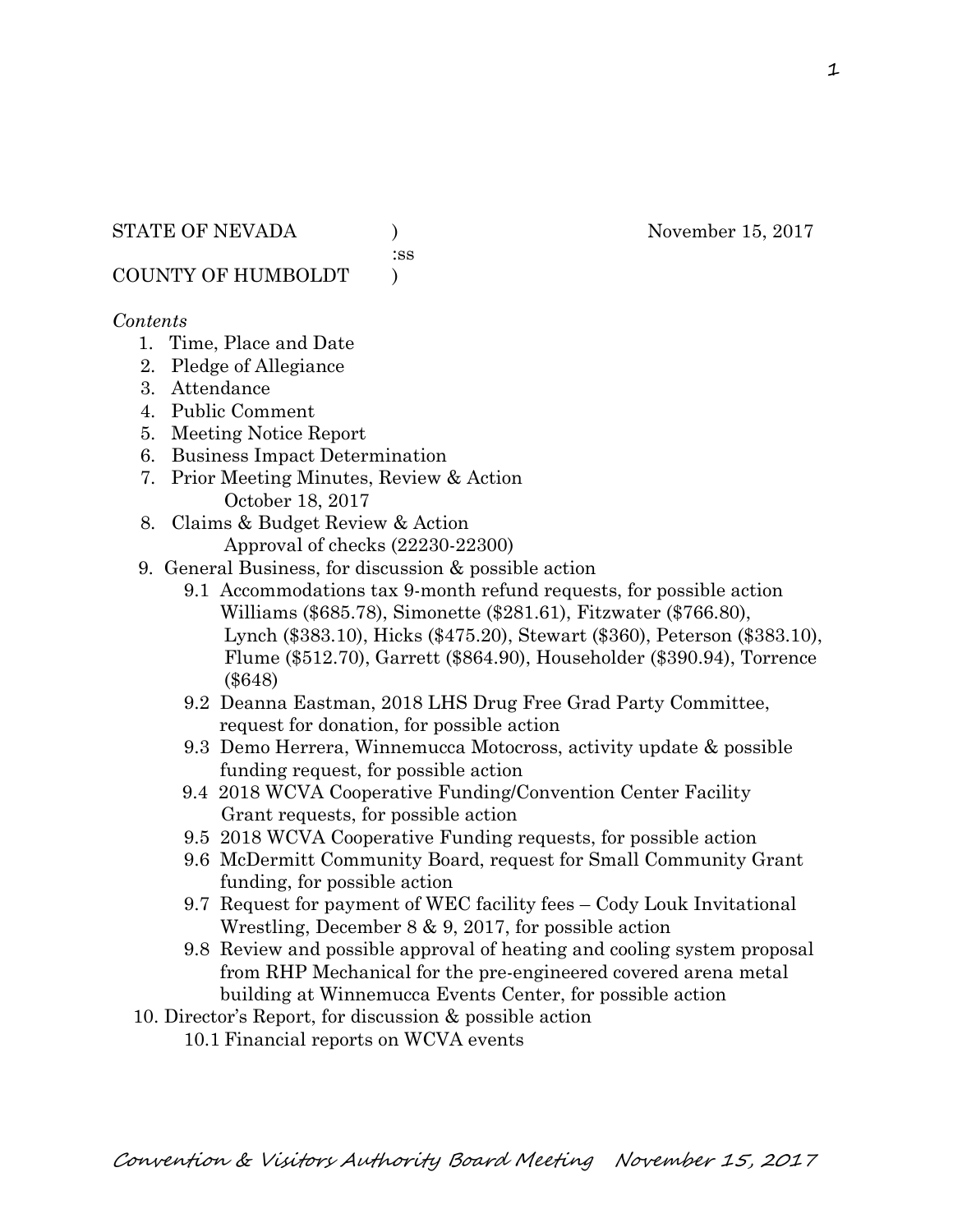- 11. Board Secretary & Counsel Report for discussion & possible action 11.1 Review report for November
- 12. Board Administrator Report, for discussion & possible action 12.1 Financial reports, for discussion
- 13. Other Reports
- 14. Next Meeting Date
- 15. Adjournment

## **MINUTES, NOVEMBER 15, 2017**

**1. Time, Place and Date.** The Winnemucca Convention and Visitors Authority met in regular session in full conformity with the law at the Winnemucca Convention Center, West Hall, Winnemucca, Nevada at 4:00 PM on Wednesday, November 15, 2017 with Chairman Terry Boyle presiding.

After last month's meeting, Herb Ross resigned as the Hotel Representative on the WCVA Board. The information on the board vacancy was published in The Humboldt Sun and anyone interested in serving the remainder of Herb's term was directed to write a letter to the Humboldt County Commission so that they could make a decision on who to appoint at their November 6 meeting. At that meeting, Brian Stone was appointed to serve the remainder of Herb's term, which expires December 31, 2018. Bill Macdonald swore Brian in as a member of this board on Monday, November 13, 2017 at his office.

Herb was present at today's meeting and Terry presented him with a plaque and thanked him for his time and service to the Winnemucca Convention & Visitors Authority.

## **2. Pledge of Allegiance.**

## **3. Attendance.** *Convention and Visitors Authority Board Officials Present:*  Terry Boyle Chairman and Motel Representative

Brian Stone Hotel Representative Jim Billingsley Treasurer and City Representative John Arant Business Representative Ron Cerri County Representative Kendall Swensen Board Administrator

*Convention and Visitors Authority Board Officials Absent:*  Bill Macdonald Secretary and Counsel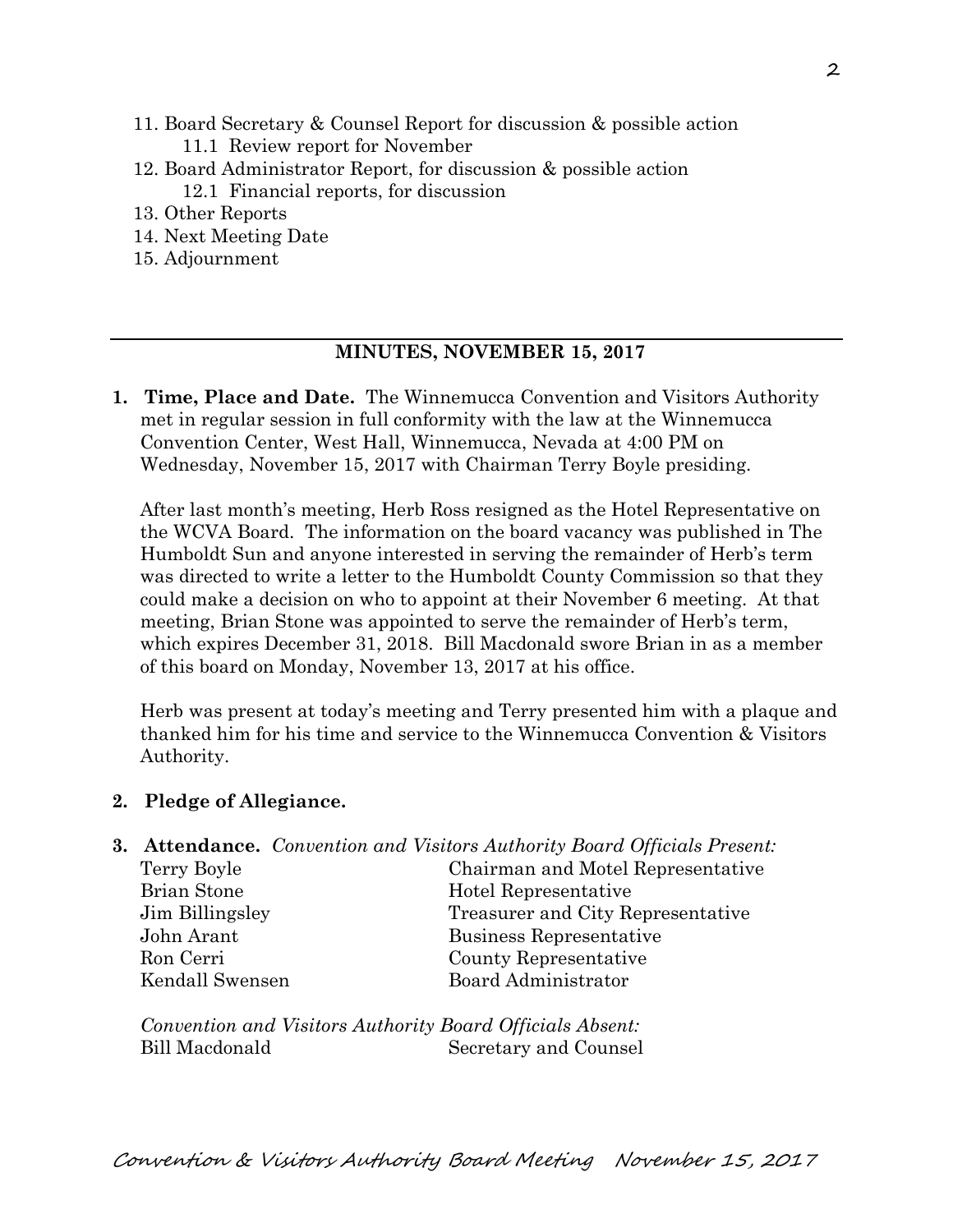*Staff Members Present:*  Kim Petersen Director Shelly Noble Administrative Clerk

*Staff Members Absent:*  None

*Others Present:*  Kent Maher Ag District #3

 Deanna Eastman LHS Drug Free Grad Committee Jadyn Eastman LHS Class of 2018 Trent Ingle Winnemucca Motocross Mike Sheppard Michael Clay Corp. Stan Rorex Wmca Ministerial Association

# **4. Public Comment**

No public comment.

# **5. Meeting Notice Report.**

Chairman Boyle reported that notice, including meeting agenda, was posted by Brenda Keating by 9:00 am Thursday, November 9, 2017 at Humboldt County Library, Court House, Post Office, City Hall and Convention Center West Hall. No persons have requested mailed notice during the past six months.

- **6. Business Impact Determination.** After review of the November 15, 2017 agenda, and report by Counsel that he saw nothing in the Agenda requiring a business economic impact study or statement, *Jim Billingsley made a motion that no proposed agenda item is likely to impose a direct and significant economic burden on a business or directly restrict formation, operation, or expansion of a business. The motion carried, 5-0.*
- **7. Minutes, Review & Action**

Prior meeting minutes of October 18, 2017 *Jim Billingsley made a motion to accept the minutes of the October 18, 2017 meeting. Motion carried, 4-0.* Brian abstained because he was not present at this meeting.

**8. Claims, Review & Action** The following claims were submitted for payment and approved on November 15, 2017:

| <b>BANK ACCOUNT</b> | <b>CHECK NUMBERS</b> | AMOUNT       |
|---------------------|----------------------|--------------|
| Nevada State Bank   | 22230-22300          | \$421,950.63 |

*Jim Billingsley made a motion to approve all claims as submitted. The motion carried, 5-0.*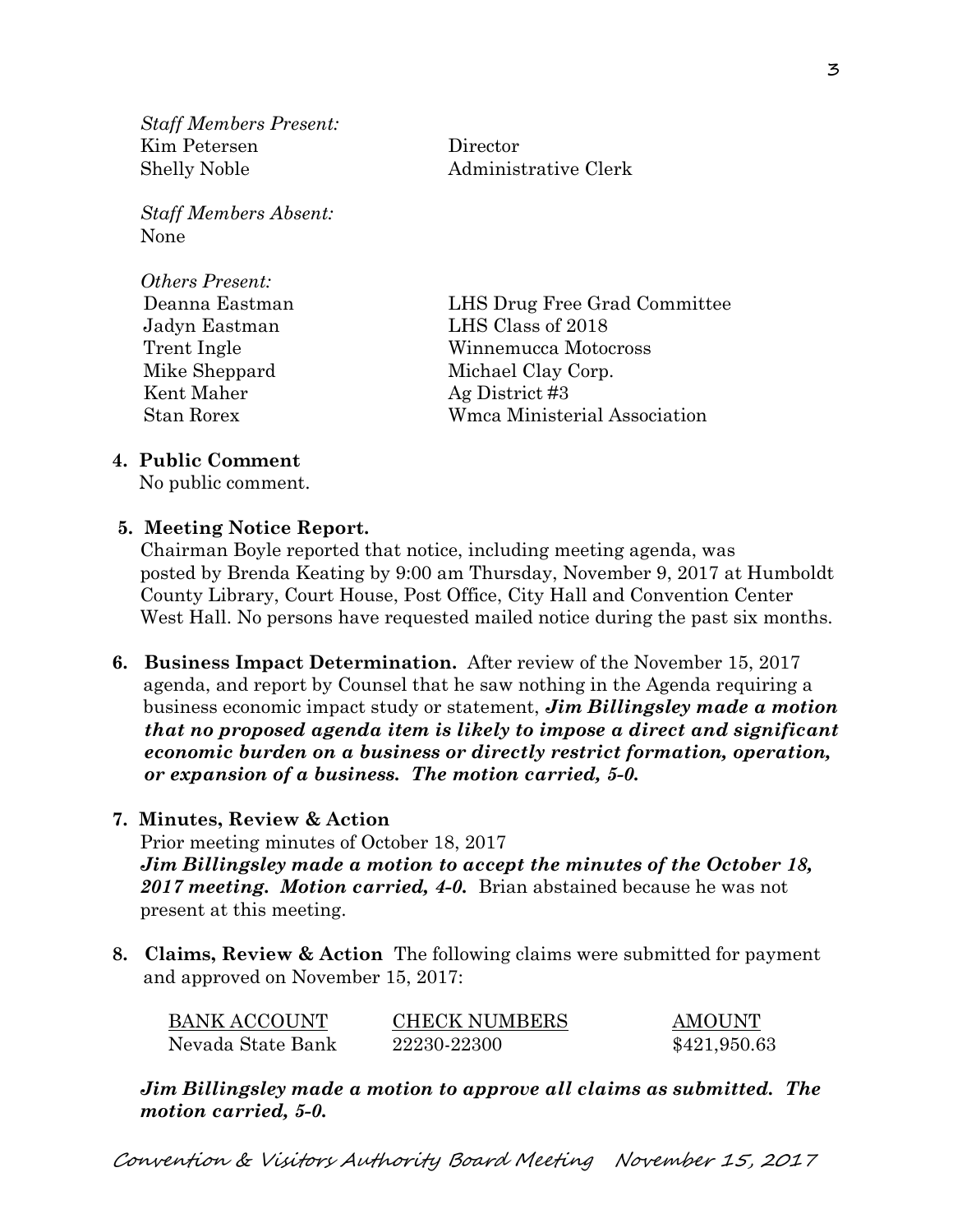## **9. General Business, for discussion & possible action**

**9.1 Accommodations tax 9-month refund requests Williams (\$685.78), Simonette (\$281.61), Fitzwater (\$766.80), Lynch (\$383.10), Hicks (\$475.20), Stewart (\$360), Peterson (\$383.10), Flume (\$512.70), Garrett (\$864.90), Householder (\$390.94), Torrence (\$648)** 

*Terry Boyle made a motion to approve the accommodation tax 9-month refunds for Kaletti Williams (\$685.78), Bill Simonette (\$281.61), Andrew Fitzwater (\$766.80), Jim Lynch (\$383.10), Randy Hicks (\$475.20), Jack Stewart (\$360), Brian Peterson (\$383.10), Michael Flume (\$512.70), Ben Garrett (\$864.90), Justus Householder (\$390.94), Rodney Torrence (\$648). Motion carried, 5-0.* 

## **9.2 Deanna Eastman, 2018 LHS Drug Free Grad Party Committee, request for donation, for possible action**

This is an annual event for all of Lowry High School's graduating seniors. It has become one of the most anticipated events for our local seniors. This board has shown its support each year with a donation and Mrs. Eastman, along with her daughter and graduating senior Jadyn, are here today to make this request. For the past several years, WCVA has donated \$3,500 and that is the amount being requested by this year's committee. *Jim Billingsley made a motion to donate \$3,500 to the 2018 Lowry High School Drug Free Grad Party, June 7, 2018. Motion carried, 5-0.* 

## **9.3 Demo Herrera, Winnemucca Motocross, activity update & possible funding request, for possible action**

Demo was unable to be here today but Trent Ingle was present to speak with the board. He informed board members that Demo has a check for the WCVA in the amount of \$7,500, which is the balance due on a 5-year, no interest loan that WCVA made to Winnemucca Motocross in 2013 so that they could purchase a water truck. Demo will deliver the check to the Convention Center in the next few days. At this time, the Winnemucca Motocross organization would like to request that WCVA again assist them in purchasing a piece of equipment necessary to maintain their track. They would like to purchase a used, track mounted skid steer. Cashman Equipment has rented or donated the use of a skid steer on and off in the past but availability has become a real issue recently. Demo and his board have been doing some research and there are not many used skid steers in our area but there are some available for sale at out of state auctions that are in the price range they are looking at, \$22,000-\$30,000. At this time, Winnemucca Motocross is requesting a \$12,500 grant and a \$12,500 5 year, no interest loan. Currently, Winnemucca Motocross hosts four events each year with an average of 240 participants. Most of the participants travel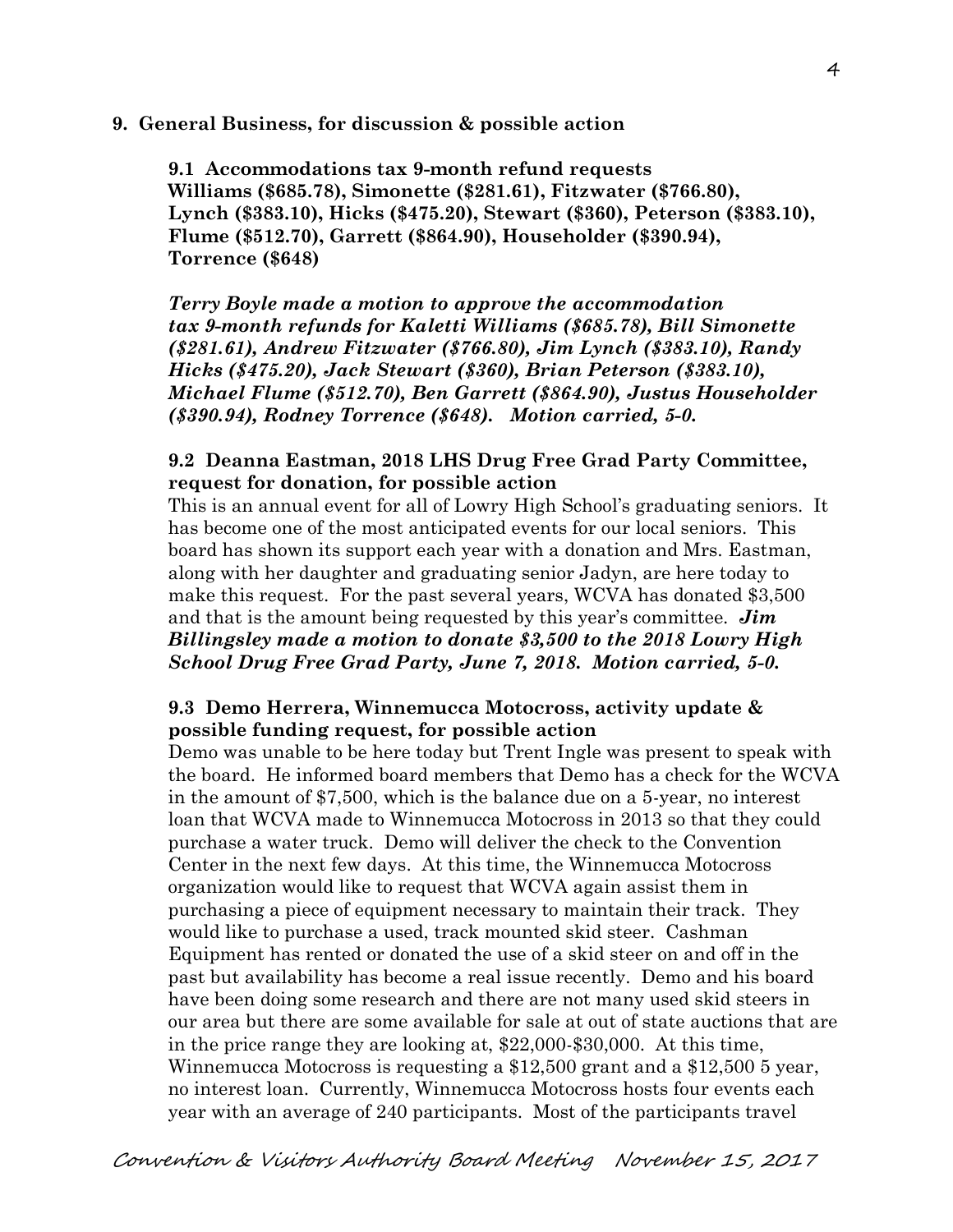from other northern Nevada locations to compete here. They are still looking at other events they could host that would bring people to town and the ongoing availability of this skid steer to maintain their track would be an essential part of growing their events. *Jim Billingsley made a motion to approve a \$12,500 grant and a \$12,500 5 year, no interest loan to the Winnemucca Motocross for the purchase of a used skid steer. Motion carried, 5-0.*

# **9.4 2018 WCVA Cooperative Funding/Convention Center Facility Grant requests, for possible action**

Board members received hard copies of the 2018 facility grant requests that we have received so far. Since there are quite a few of them, Kim has made his recommendations on a separate sheet that was available at the meeting here today.

Note:

Stan Rorex is here today representing the Winnemucca Ministerial Association and their request for the use of the West Hall for their Public Safety Employees Banquet, April 11, 2018. The board reviewed this request and *Terry Boyle made a motion to approve a \$460 West Hall facility grant to the Winnemucca Ministerial Association for the annual Public Safety Employees Banquet, April 11, 2018. Motion carried, 5-0.*  The Winnemucca Ministerial Association is responsible for any customary Convention Center charges.

The remainder of the requests were discussed. They are annual events that this board is familiar with and supports. *John Arant made a motion to approve the 2018 Cooperative Funding/Convention Center Facility Grant requests as presented in the Director's Recommendations. These are:* 

*Lions Club Festival of Trees \$1,800 JMH Facility Grant Western Art & Craft Show \$1,800 JMH Facility Grant Safe Haven Wildlife Sanc Fundraiser \$ 800 WH Facility Grant Humb Hosp Auxiliary Awards Night \$ 390 WH Facility Grant Rocky Mtn Elk Found Annual Banquet \$ 600 WH Facility Grant FFA Alumni Scholarship Dinner \$ 750 WH Facility Grant Motion carried, 5-0.*

**9.5 2018 WCVA Cooperative Funding requests, for possible action**  As with the Facility Grant requests, board members received hard copies of the 2018 funding requests we have received. A spreadsheet with Kim's recommendations was presented at the meeting. Most of the requests and recommendations are similar to past years. The only change is that for a few of the events the WCVA in the past has issued a check and then the event turns around and pays their rental fees to the Winnemucca Events Complex. Kim proposes taking out the extra step and having WCVA pay the county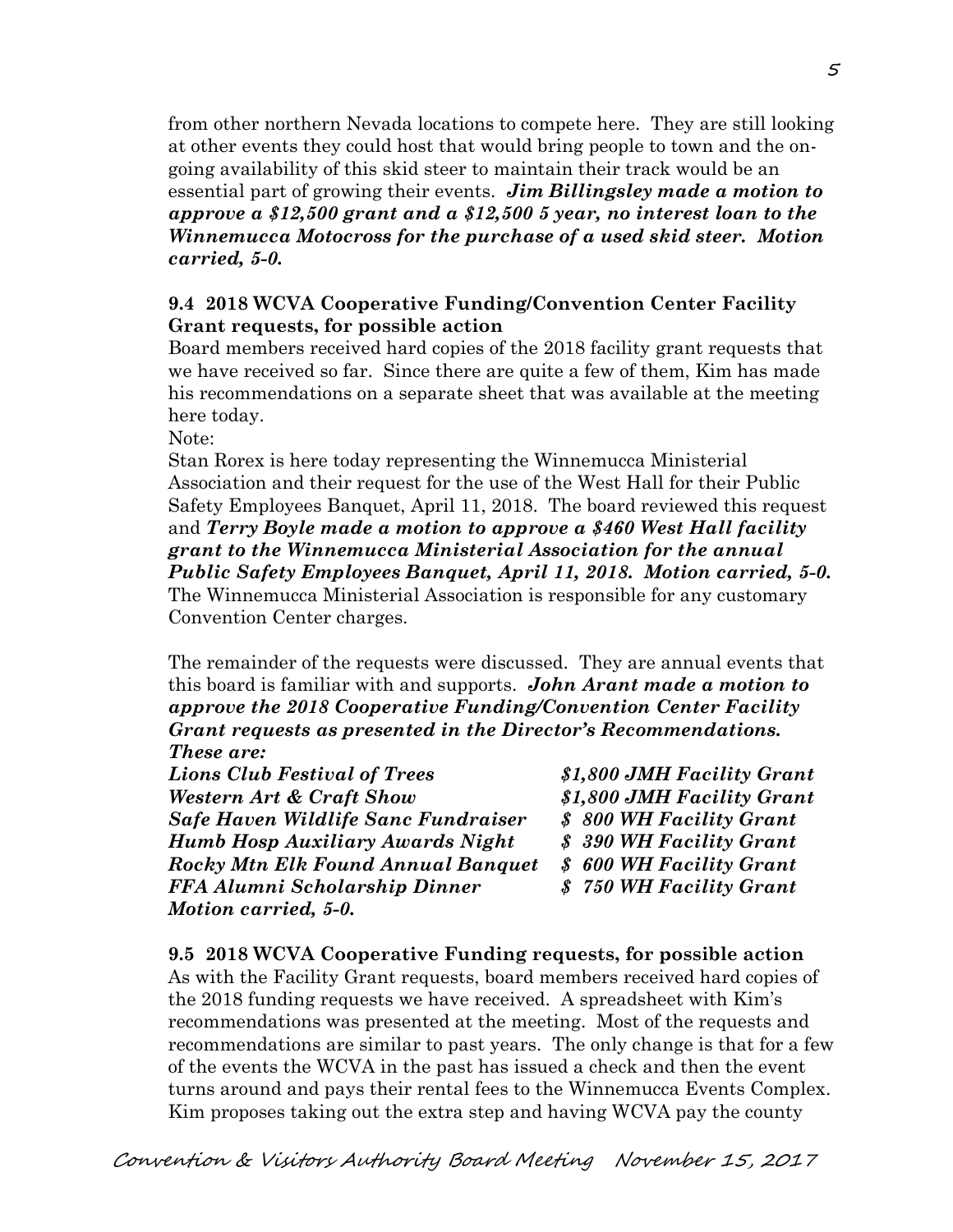directly to streamline the process. There are three events this would affect – Nevada Christian Motorcyclists, High Desert Challenge and Winnemucca Summer Cutting. There was some discussion on the level of funding for Run-A-Mucca and Winnemucca Wheels but since WCVA pays for all of these event expenses anyway and Kim did not want to discourage the committees from trying new things to improve the events, no changes will be made. Nevada State High School Rodeo was discussed. Kim has been told that some of the funds that we allocate to the Humboldt County High School Rodeo Club may go to the state organization, which does not benefit our community so this could be a concern. *Ron Cerri made a motion to approve the 2018 WCVA Cooperative Funding requests as presented in the Director's Recommendations.* 

| <i>These are:</i>                               |                 |
|-------------------------------------------------|-----------------|
| <b>Nev Christian Motorcyclists Assoc. Rally</b> | \$1,250 WEC Fac |
| <b>777 Barrel/Hairy Horse Race</b>              | \$4,000 G       |
|                                                 | \$2,000 U       |
|                                                 | \$2,400 WEC Fac |
| Buckaroo Wrestling/High Desert Challenge        | \$2,800 WEC Fac |
| <b>Tri-County Fair</b>                          | \$4,500 G       |
| Run-A-Mucca                                     | \$50,000 U      |
| Winnemucca Wheels                               | \$5,000 U       |
| <b>Humb Co Chamber of Commerce/Operations</b>   | \$15,000 G      |
| Winnemucca Balloon Festival                     | \$1,500 G       |
| <b>WRRA Stock Car Racing</b>                    | \$10,000 G      |
|                                                 | \$5,000 U       |
| <b>NABO Convention &amp; Basque Festival</b>    | \$1,500 G       |
|                                                 | \$4,200 EH/WH   |
|                                                 | Fac             |
| Winnemucca Summer Cutting                       | \$7,500 G       |
|                                                 | \$3,000 WEC Fac |
| Winnemucca Labor Day Rodeo                      | \$15,000 U      |
| Nev State High Sch & Jr High Sch Rodeo          | \$2,500 G       |
|                                                 | \$2,500 U       |
| $\cdot$ $\cdot$ $\sim$ $\sim$<br><b>Breat</b>   |                 |

## *Motion carried, 5-0.*

## **9.6 McDermitt Community Board, request for Small Community Grant funding, for possible action**

McDermitt Community Board is requesting \$3,000 of their annual grant funding to be used for the purchase of chairs for their community hall. *Jim Billingsley made a motion to approve \$3,000 of the McDermitt Small Community Funding to the McDermitt Community Board for the purchase of chairs for their community hall. Motion carried, 5-0.*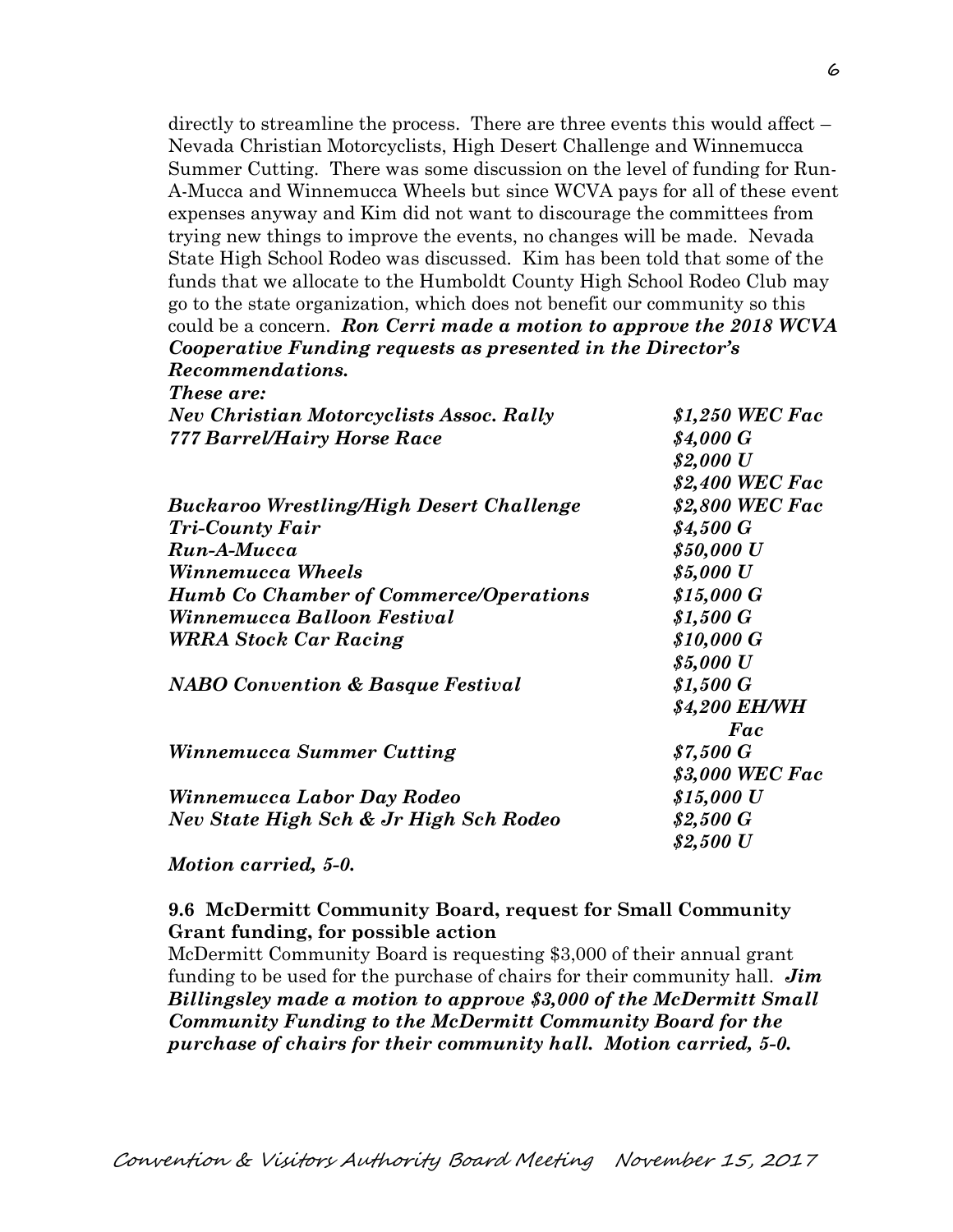**9.7 Request for payment of WEC facility fees – Cody Louk Invitational Wrestling, December 8 & 9, 2017, for possible action**  Each year Lowry Wrestling hosts this tournament at the Event Center. It is a good weekend that brings wrestling families to town and this board has, traditionally, paid the facility fees, \$2,500. *Terry Boyle made a motion to approve the payment of facility fees at the Winnemucca Events Complex for the Cody Louk Invitational Wrestling Tournament, December 8 & 9, 2017. The total for two days at the Event Center plus installation/removal of the floor is \$2,500. Motion carried, 5-0.* 

# **9.8 Review and possible approval of heating and cooling system proposal from RHP Mechanical for the pre-engineered covered arena metal building at Winnemucca Events Center, for possible action**  The proposal from RHP Mechanical includes 4 large cooling units on the freeway side of the building. Louvers on the opposite side of the building are

opened and closed utilizing variable frequency drives to control cooling. Also included in the proposal are radiant heaters which will be located over the seating areas. The total for this work is \$225,865.

Prior to this proposal, approximately \$2,631,000 was committed for this building. This work brings the total amount committed to approximately \$2.9 million. This amount is approximately \$700,000 over the budget we were working with originally. The biggest budget buster was the concrete for the foundation. There were also other changes made that added additional expenses. Ron asked Kent about Ag District #3's commitment to help cover expense overages and if they have seen the latest cost projections. Kent stated that the Ag District #3 board has not seen the latest cost information but that they are willing to use their capital improvement funds to cover any overages. Ron asked that the Ag District #3 be informed of the most current cost information on the new building before any of the HVAC work starts. There was a discussion about the necessity of utilizing this facility as much as possible once it is built. *Jim Billingsley made a motion to accept the RHP Mechanical heating and cooling proposal for the pre-engineered covered arena metal building at Winnemucca Events Center, as presented, with the contingency that work is not to commence until the Ag District #3 board has been fully informed of the most up-todate building costs. Motion carried, 5-0*

Kim and Mike encouraged board members to go and look at the progress on the building foundation. It is quite impressive.

# **10. Director's Report.**

# **10.1 Financial reports on WCVA events**

The bank reconciliations for Ranch Hand Rodeo and Tri-County Fair were included in the board packets for review.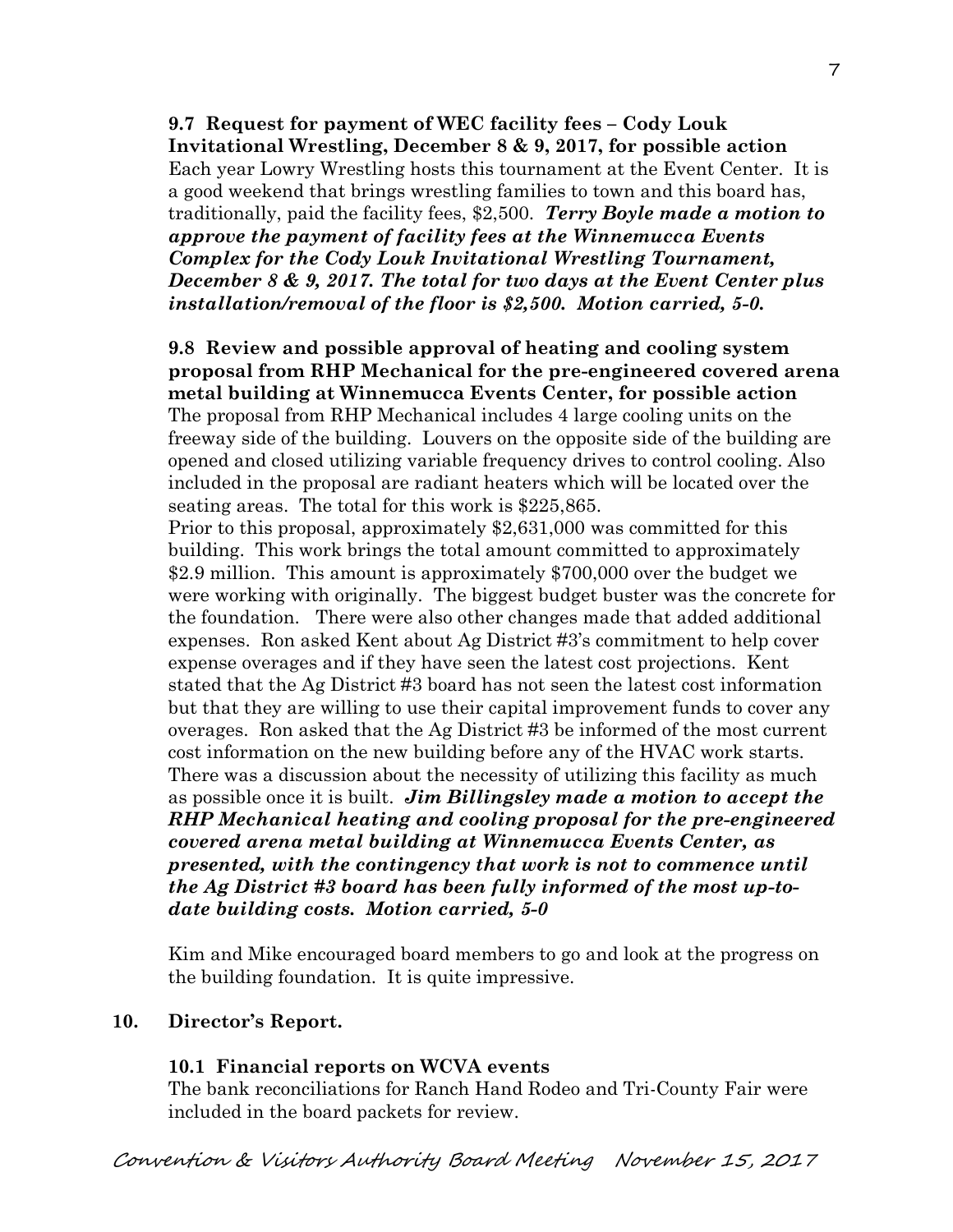# **11. Secretary and Counsel, Monthly report, for discussion & possible action**

## **11.1 Review report for November**

Bill was not present at the meeting but submitted his report for review.

## **12. Board Administrator.**

## **12.1 Financial Reports, for discussion**

Room taxes continue to be up.

Kendall is in contact with the representative from our investment account. At this time, some of the funds have been rolled over into a holding account in anticipation of our need for a large amount as some of the larger payments for the work on the new WEC building come due.

## **13. Other reports**

## **13.1 WCVA audit**

Kendall reported that the 2017 audit is still scheduled for our December 20, 2017 meeting.

## **13.2 WCVA Vice Chairman**

With Herb's resignation we are without a Vice Chairman. The duties are usually minimal, but we do need to have someone in place in case Terry is unable to attend a meeting. The board felt that since Brian took Herb's place as the Hotel Rep he should also take over the Vice Chairman duties. *Jim Billingsley made a motion that Brian Stone serve as the Vice Chairman of the WCVA for the remainder of his term. Motion carried, 4-0.* 

# **13.3 Boys and Girls Club donation**

While attending a meeting at the Winnemucca Boys and Girls Club earlier this week, Kim noticed that on their walls listing donors to the project the City, County and WCVA were not listed. He wondered if he just overlooked it. Jim will check into it.

# **14. Public Comment**

None.

**15. Regular Business. Next Meeting. The Board confirmed the next regular meeting date of Wednesday, December 20, 2017, 4:00 pm.** 

**16. Adjourn.** *Jim Billingsley made a motion to adjourn this meeting. Motion carried, 5-0.*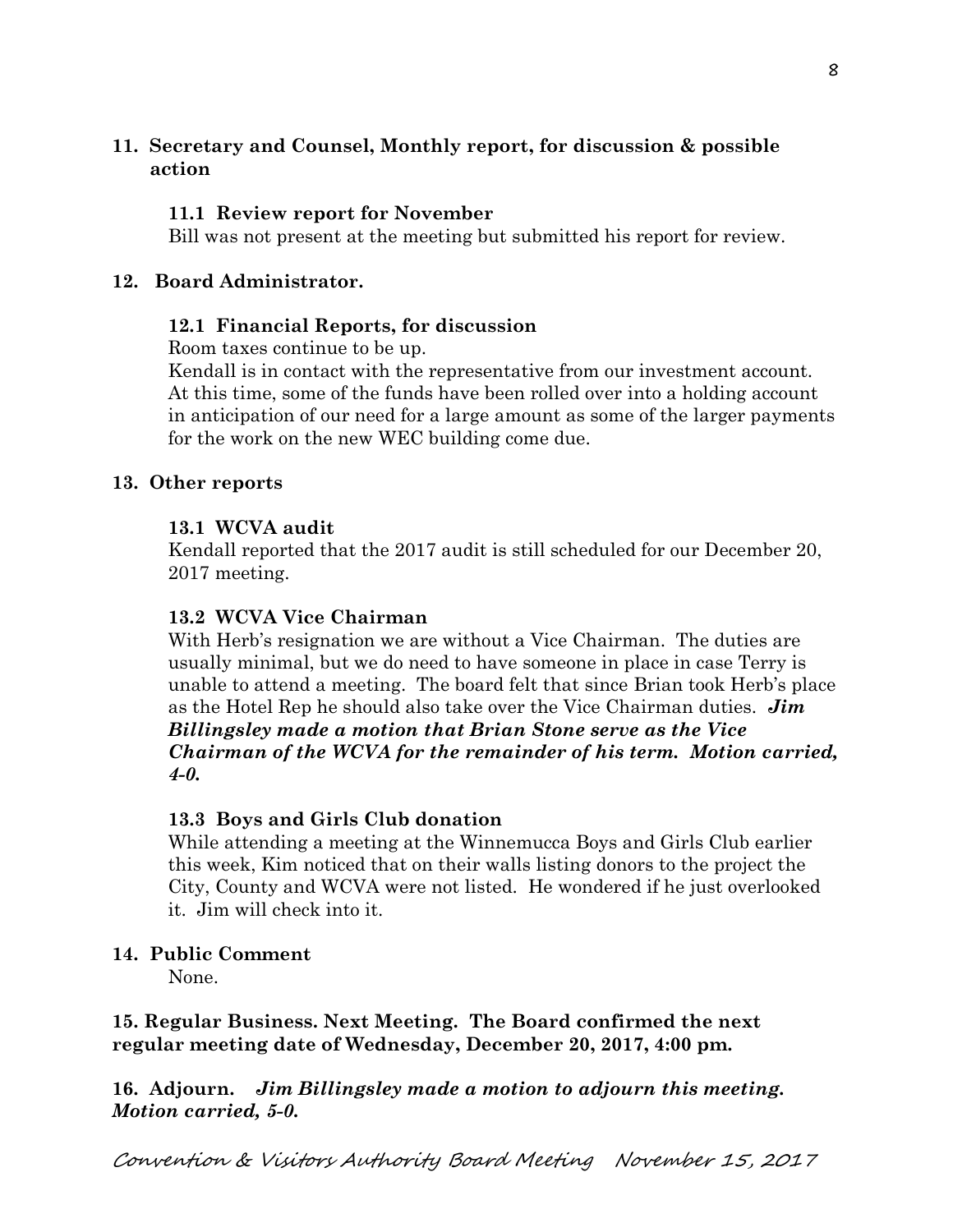The meeting was adjourned at 5:50 pm to the next regular meeting, or to the earlier call of the Chairman or to the call of any three (3) members of the Board on three (3) working days notice.

Respectfully submitted,

Shelly Noble

APPROVED ON \_\_\_\_\_\_\_\_\_\_\_\_\_\_\_\_\_\_\_\_\_\_\_\_\_\_\_\_, 2017

As written\_\_\_\_\_\_\_\_\_\_\_\_\_\_\_

As corrected

Winnemucca Convention & Visitors Authority Board

TERRY BOYLE BRIAN STONE Chairman and Vice Chairman and Motel Representative Hotel Representative

 $\_$  ,  $\_$  ,  $\_$  ,  $\_$  ,  $\_$  ,  $\_$  ,  $\_$  ,  $\_$  ,  $\_$  ,  $\_$  ,  $\_$  ,  $\_$  ,  $\_$  ,  $\_$  ,  $\_$  ,  $\_$  ,  $\_$  ,  $\_$  ,  $\_$  ,  $\_$  ,  $\_$  ,  $\_$  ,  $\_$  ,  $\_$  ,  $\_$  ,  $\_$  ,  $\_$  ,  $\_$  ,  $\_$  ,  $\_$  ,  $\_$  ,  $\_$  ,  $\_$  ,  $\_$  ,  $\_$  ,  $\_$  ,  $\_$  ,

\_\_\_\_\_\_\_\_\_\_\_ \_ \_\_\_\_\_\_\_\_\_\_\_\_\_\_\_ \_\_\_\_\_\_\_\_\_ \_\_\_\_\_\_\_\_\_\_\_\_\_\_\_\_\_\_ JIM BILLINGSLEY RON CERRI Treasurer and City Representative County Representative

\_\_\_\_\_\_\_\_\_\_\_\_\_\_\_\_\_\_\_\_\_\_\_\_\_\_\_\_\_\_\_\_\_\_

JOHN ARANT Business Representative